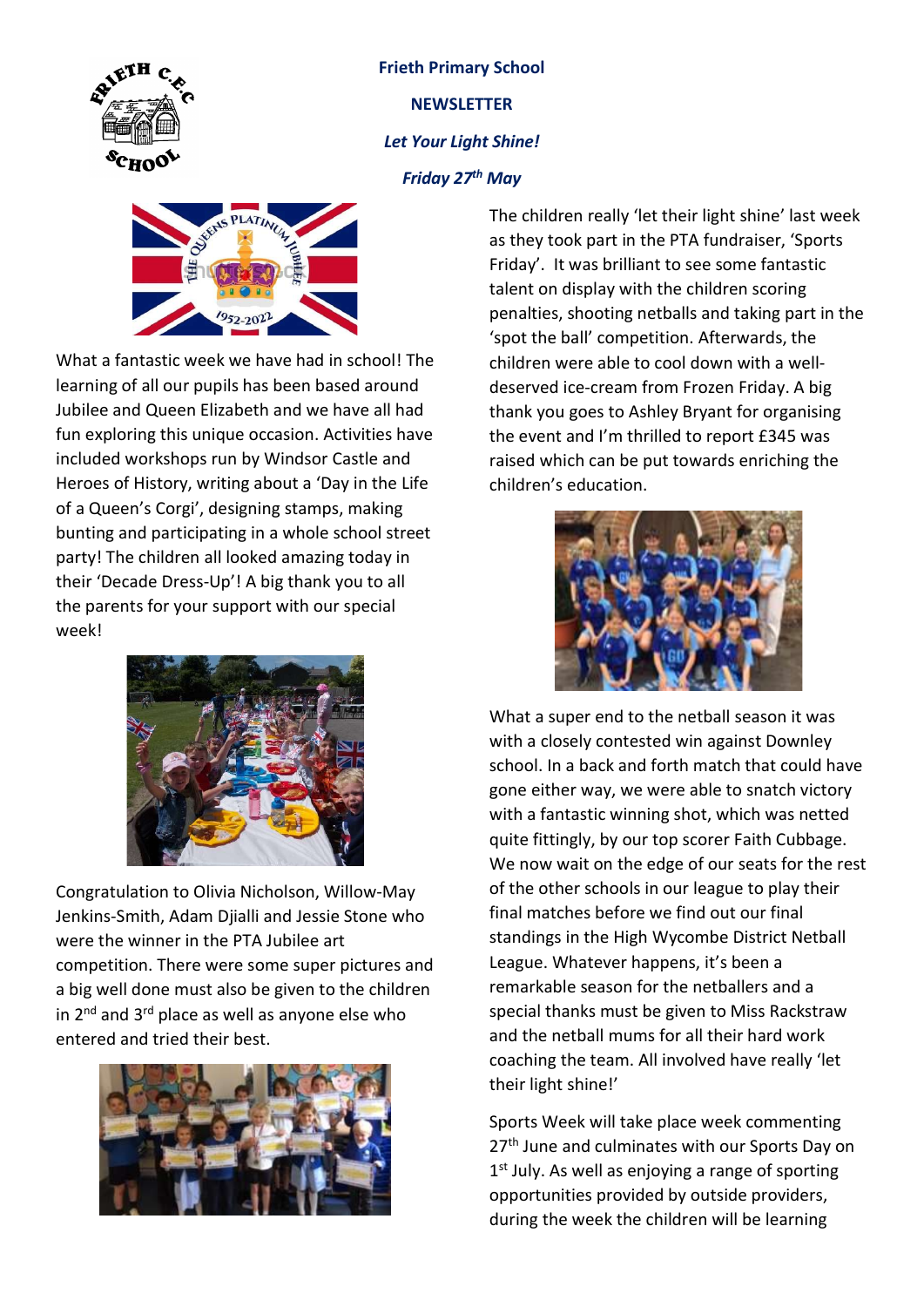about famous sports people, linking P.E. to maths, producing sports related art and learning about the history of a sport. It would also be great to have some parents or friends of the school, who work in the sports industry or have something sport related they could provide a workshop on, come in and facilitate a session with the children. If you are able offer any help please contact the office.

The highly anticipated results of the new house names are in. After some fantastic nominations by the children for people who have 'let their light shine', I am thrilled to report that the new house names are:

- Rashford House (Adams)
- Attenborough House (Parmour)
- Nightingale House (Mousell)
- Rowling House (Perrin)

I hope you agree with me that these are a great selection and I am thrilled they include a range of current and historical figures as well as gender and ethnicities.



I'm absolutely thrilled to report some exciting developments in our Forest School. Clio William, who owns her own forest school in Hill Cottage Woods on the Frieth Road, will be joining the school and leading sessions with the children in our Forest School from September. I've already had several meetings with Clio, who has a clear vision for developing our facility into an exceptional area for the children to learn. Clio has very kindly written the following for newsletter:

"I am excited to partner with Frieth School, and be involved in developing the Forest School site over the summer months in readiness for September.

In our post-Covid world, the benefits of taking a moment, and interacting with nature has never

been so important. It is my hope that the Forest School sessions will serve as an opportunity for the children to play under the trees, get their hands muddy, challenge themselves practically and creatively, and investigate their natural surroundings. Observing and appreciating the delicate biodiversity that exists in the woodland, the veg patch, verges and pond will help them understand their important role in supporting it.

It will be a great adventure for myself and the children, and I look forward to meeting you perhaps with a hot chocolate around the campfire!"

To find out more about Clio please click onto the Forest school section of our website.



With the help of Reverend Sue Morton, we have recently trialled a new wellbeing initiative in Kites Class, known as Space Makers, which will be introduced to the rest of the school after half term. The Space Makers techniques that we will be using are a form of meditative reflection that is designed to be invitational, inclusive and useful to those of all faiths and world views. Space Makers is focused on five practices: Stilling, Noticing, Dwelling, Mending and Blessing. These sessions have been successful in allowing our pupils to give themselves time to be peaceful and put aside their concerns. We hope that these spiritual techniques support our pupils and provide a lens for them to understand themselves. We will be incorporating these techniques into our daily teaching practice, providing our pupils with 5 to 10 minutes each day to practise contemplation together.